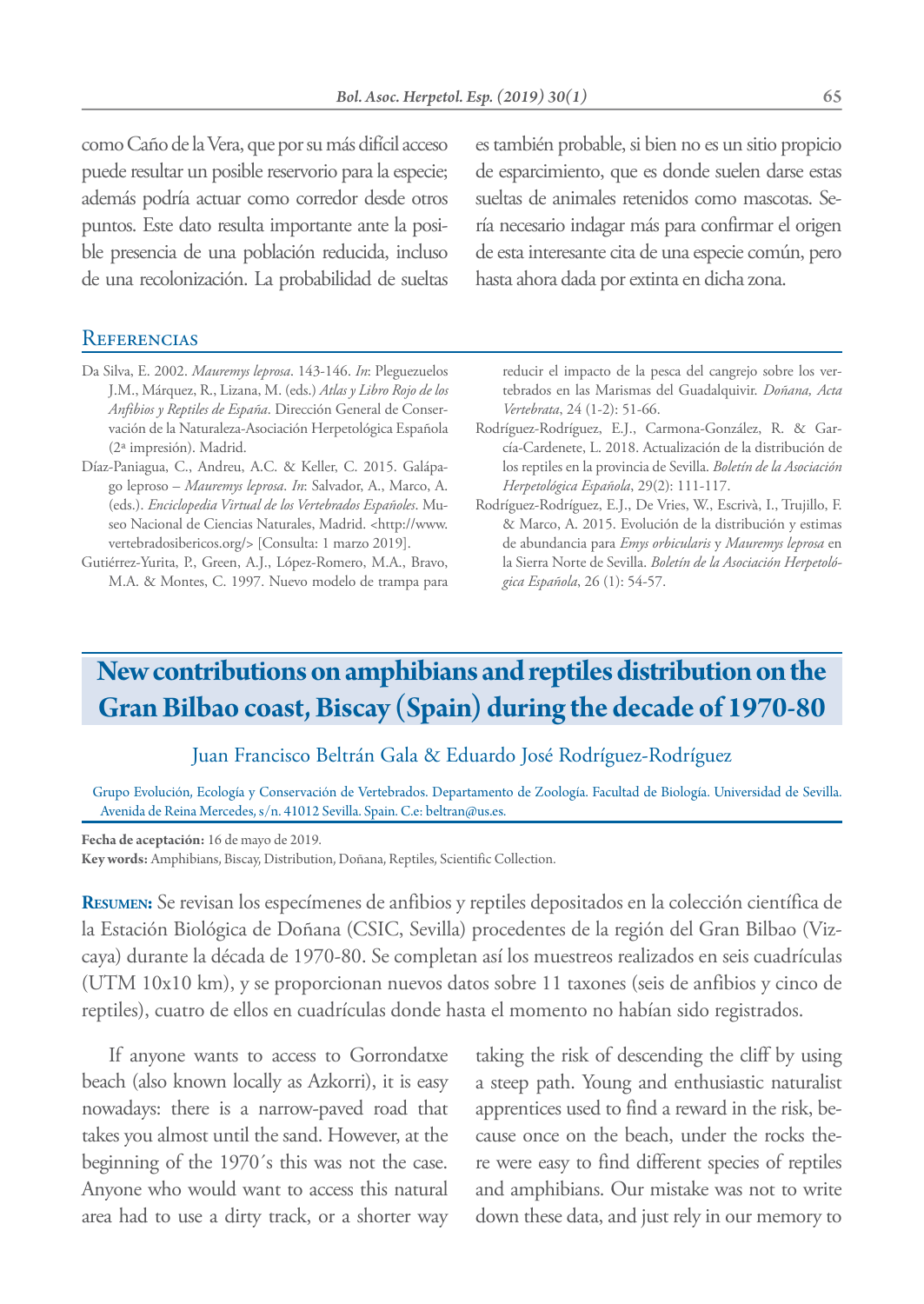

d) *S. salamandra*; e) *T. marmoratus*; f) *L. helveticus*; g) *P. muralis*; h) *L. bilineata*; i) *A. fragilis*; j) *C. striatus*; k) *V. seoanei*. **Figura 1:** Una muestra de los ejemplares revisados en la colección EBD, con mapa de las cuadrículas UTM 10x10 km revisadas. a) *A. obstetricans*; b) *E. calamita*; c) *B. spinosus*; d) *S. salamandra*; e) *T. marmoratus*; f) *L. helveticus*; g) *P. muralis*; h) *L. bilineata*; i) *A. fragilis*; j) *C. striatus*; k) *V. seoanei*. Fotos: J.F. Beltrán & E.J. Rodríguez-Rodríguez.

keep the journal of field samplings. This was not the only beach of Biscay visited by these young naturalists, which also visited for herpetological sampling the nearby Arrigúnaga, Tunelboca, and Barinatxe (also known locally as La Salvaje, in Sopela-Getxo), although no data or specimens of these localities were preserved.

Some of these observations were precociously collected in a small book (Miró, 1976), but with very few and scattered distribution data. However, some of those specimens were sent to Dr Javier Castroviejo, director of the Doñana Biological Station (EBD, Seville) in that time, to be incorporated in the growing herpetologi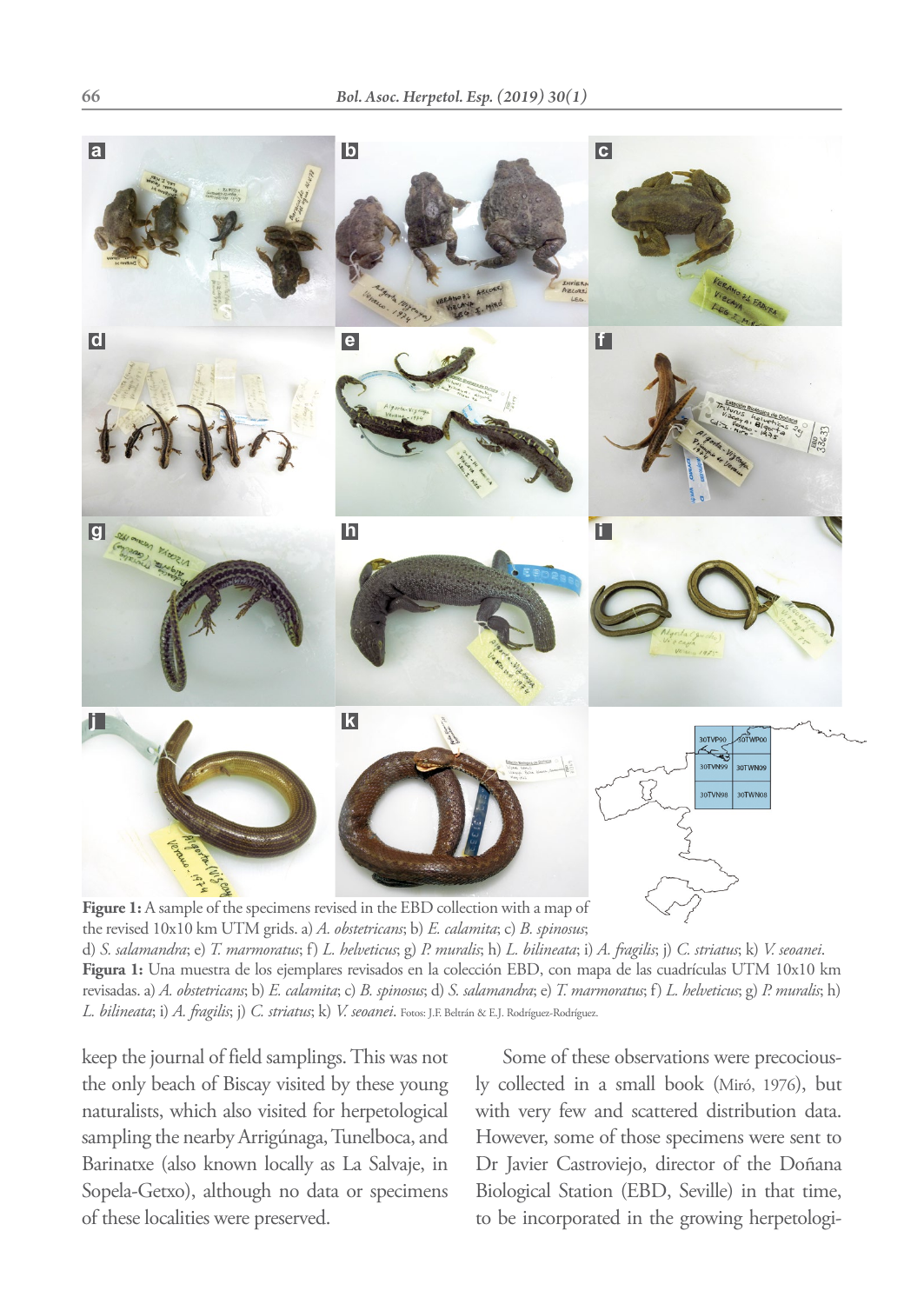cal collection of this institution. A decade later, a much more comprehensive and detailed publication filled the lack of knowledge on herps of this region (Bea, 1985). In 2002, the *Atlas y Libro Rojo de los Anfibios y Reptiles de España* (Pleguezuelos *et al.*, 2002) supposed a new and complete contribution, and since then the SIARE program of "Asociación Herpetológica Española" has kept the information updated.

In this note, we revise the specimens from this area in the EBD collection, in order to fill possible gaps in past distribution, and we provide unpublished data about these taxa in the Gran Bilbao (Biscay) during the 1970 decade. Some specimens were classified under a wrong or obsolete nomenclature, being all specimens analysed and re-identified. The species included in this review are *Alytes obstetricans*, *Epidalea calamita*, *Bufo spinosus*, *Salamandra salamandra*, *Triturus marmoratus*, *Lissotriton helveticus*, *Podarcis muralis*, *Lacerta bilineata*, *Anguis fragilis*, *Chalcides striatus* and *Vipera seoanei*.

The results by species are distributed in six 10x10 km UTM grids (Figure 1). The locations mentioned as already known are extracted from SIARE (2019) and Pleguezuelos *et al.* (2002), San Sebastián *et al.* (2007), and Gosá (1987). When we mention Algorta as a location, we are referring to a wide area around the current Julio Caro Baroja IES (Secondary Education Institute), including the Gobelas river, and some other tributary creeks such as Sarri and Kandelu.

*- A. obstetricans:* Three specimens in 30TVP90 (10x10 km UTM), one from Algorta (1975) and two from Gorrondatxe beach area (1974). There is no previously published data for this species in this grid. In addition, one specimen from "Camino del Agua" in Barakaldo (30TVN98).

*- E. calamita:* Four specimens (EBD-34793H,EBD34794H, EBD34795H and EBD34796H) in 30TVP90, one from Algorta (1975) and three from Gorrondatxe beach (1973-1974). This species is poorly distributed around the Basque coast but this grid is one of the few already registered in the coast (San Sebastián *et al.*, 2007; Garin-Barrio *et al.*, 2014). It seems this species has been restricted to the surroundings of Gorrondatxe at least since 1970.

*- B. spinosus:* One specimen in Fadura, 30TWN09 (1973). This is a well-known locality. The specimen was classified under old taxonomy as *Bufo bufo*.

*- S. salamandra fastuosa:* Seven specimens (EBD33111) in Algorta, 30TVP90 (1975). The presence in this grid is not recorded previously, although the species is present in several neighbouring grids.

*- T. marmoratus:* Four individuals (EBD33760, EBD33756, EBD33759, EBD33739) for 30TVP90, in Algorta (1974-1976). Grid previously known. It seems this species was present in the Coast of Algorta-Getxo in the 1970 decade, but no today.

*- L. helveticus:* Four individuals (two for EBD33634 and two for EBD33663) in 30TVP90, from Algorta (1974-1975). Grid previously recorded.

*- P. muralis:* Five individuals (EBD34798H, EBD34799H, EBD34800H, EBD34801H, EBD34802H) for 30TWN09, in Barakaldo (1978) and eight individuals (EBD34803H, EBD34804H, EBD34805H, EBD34806H, EBD34807H, EBD34808H, EBD34809H, EBD34810H) from Algorta, 30TVP90 (1974- 1975). This last coastal grid is not registered in SIARE (2019) but it appears in Gosá (1987).

*- L. bilineata:* Two individuals (EBD10214 and EBD28895) in 30TWN09 (previously registered), from San Bartolomé and Leioa (1976 and 1978). One individual (EBD28897) previously unregistered in 30TVP90, from Algorta (1974).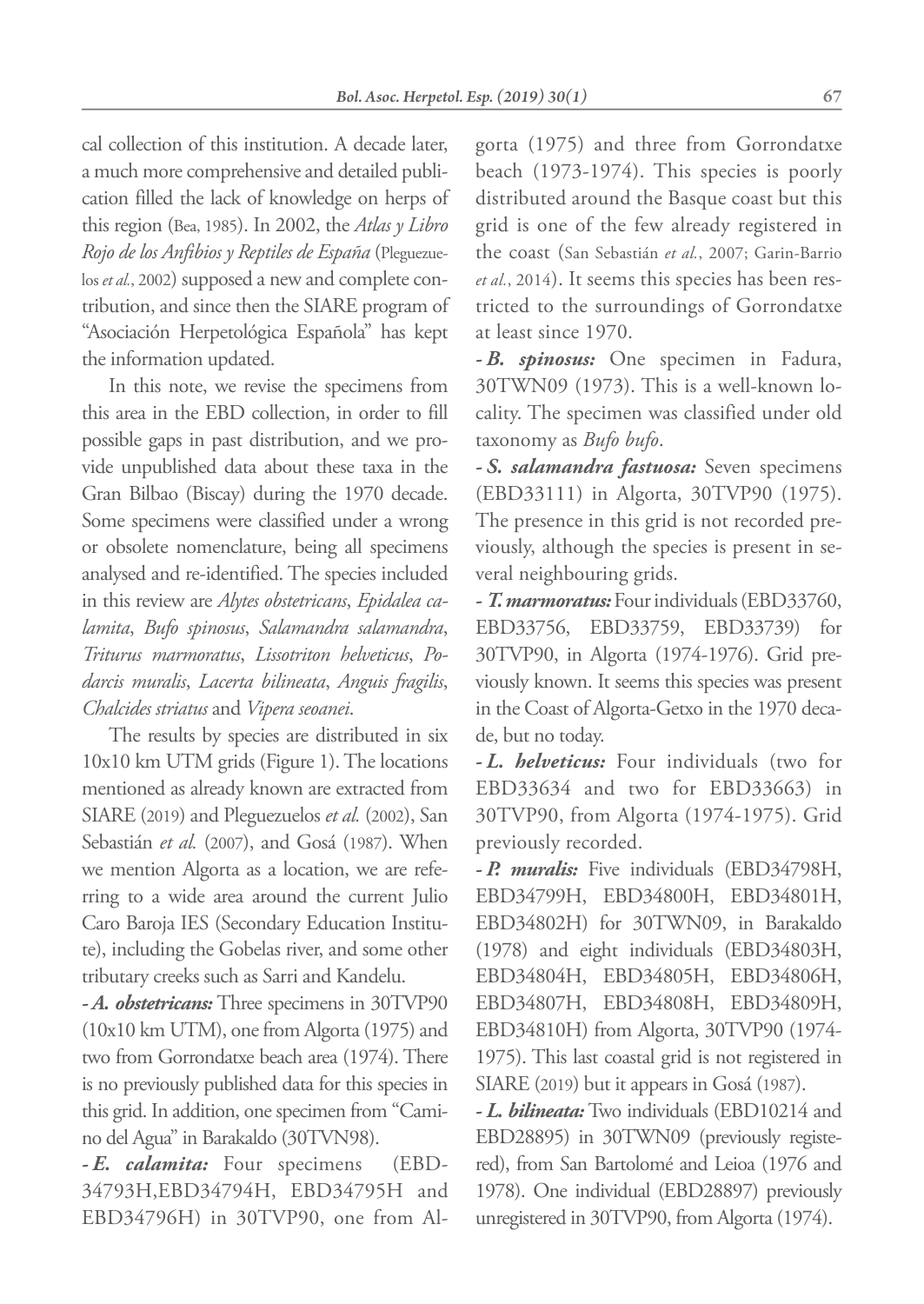*- A. fragilis:* One individual (EBD10364H) in 30TWN08 (previously known), from Peñas Blancas, Barakaldo (1977). Three individuals (EBD34813H, EBD34814H, EBD34815H) in 30TVP90 (previously known), two from Algorta and one from Azkorri (1973-1975). Two individuals (EBD10339, EBD10365) in 30TWN09 (previously known) from 1978.

*- C. striatus:* One specimen (EBD023418) in Algorta, 30TVP90 (1974). Previously classified as *Chalcides chalcides*. This locality is currently known (SIARE, 2019).

*- V. seoanei:* One specimen (EBD31369) in 30TWN08, from Peña Blanca, Barakaldo (1977), previously classified as *Vipera berus*. This grid is not previously recorded, although there are several known grids around it.

As a conclusion, several of the specimens are from already known grids (SIARE, 2019; Pleguezuelos *et al.*, 2002; Gosá, 1987; San Sebastián *et al.*, 2007; Garin-Barrio *et al.*, 2014), and the rest come from localities next to grids with known presences, but found in new, although historical, grids (this is the case of *A. obstetricans*, *S. salamandra* and *L. bilineata* in VP90, and *V. seoanei* in WN08). However, we consider this information important for several reasons. First, it is valuable as historical data for a currently very populated and transformed area. This change is evident when comparing orthoimages from 1973-1986 ('vuelo interministerial') vs 2016 (www.ign.es/web/comparador.pnoa). It would be interesting to determine if these new documented grids are due to an actual gap of information or a consequence of population disappearance. In fact, several of these populations are threatened due to habitat destruction, especially in the metropolitan areas like Algorta (including the locations of Vega de Berango, Iturgitxi or Arrigúnaga) and coast (Gorrondatxe beach; Garin-Barrio *et al.*, 2014). However,

the urbanization of the area seems not to be the only factor for the disappearance of some populations of species like *T. marmoratus* or *S. salamandra*, since no urbanized areas occur in the grids here mentioned. Among other causes of disappearance or rarification could be water pollution or isolation but these factors must be investigated. Of particular interest are small streams like the mentioned Sarri, Kandelu, and surrounding areas, which could have acted as refuge for some herpetological fauna (G. Morcillo, personal communication). It is important to mention the delicate status of *E. calamita* in the coastal area of Biscay, with an isolated population around Gorrondatxe (San Sebastián, 2007; Garin-Barrio *et al.*, 2014) since 1973, when an individual (EBD34795H) was collected. In addition, we want to remark the importance of scientific collections as field data reservoir. In this case, we have been able to recover useful information from a time in which personal photo cameras were not as common as today. Revision of past data from scientific collections is today a powerful tool to understand the changes from the past, as well as to register and document the present.

ACKNOWLEDGEMENTS: We would like to acknowledge to Estación Biológica de Doñana (CSIC) and personally to C. Urdiales to allow us the access to the specimens. In addition, we want to remember the role of Dr J. Castroviejo, encouraging young naturalists to iniciate in herps knowledge and make contributions to this science. The senior author also thanks his naturalist friends G. Morcillo Juliani and I. Miró Viar for those years of joy exploring the bio and geodiversity of Biscay, following the guidance and teaching of our dear professor D. J. Gómez Tejedor, first director of Getxo's INEM (Instituto Nacional de Enseñanza Media de Guecho, current Julio Caro Baroja IES). An anonymous reviewer made comments that improved an earlier version of the manuscript.